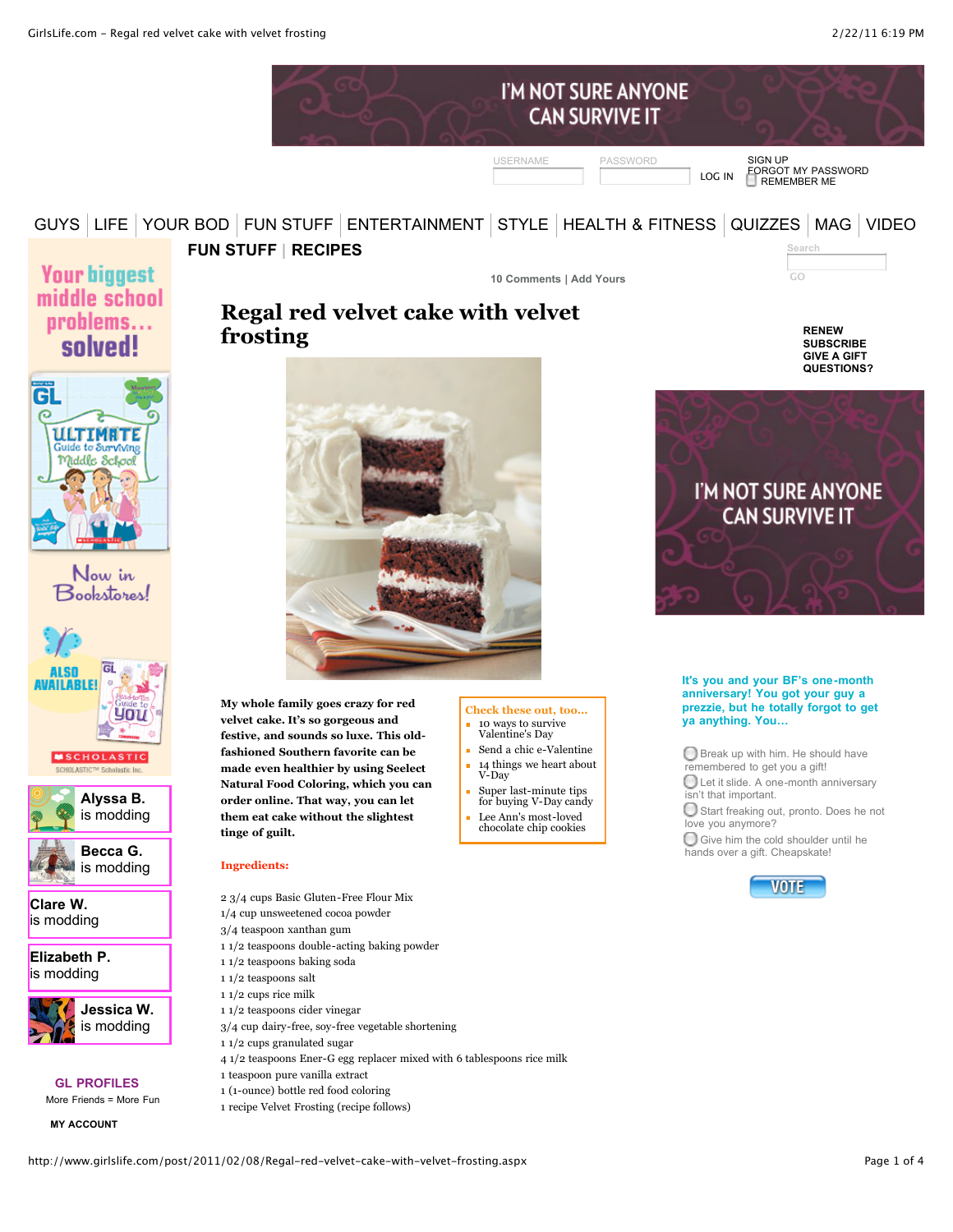



**6 HOURS AGO** ыm 5 new spring **nail** colors. We're lovin' lavender, nudes and a very '90s midnight black. >> [Click Here!](http://ow.ly/41ekt)



#### **Directions:**

1. Preheat the [oven](http://www.girlslife.com/post/2011/02/08/Regal-red-velvet-cake-with-velvet-frosting.aspx#) to 350°F. Grease two 8-inch round cake pans, line with cutout parchment paper, grease again, and dust with a little cocoa powder.

2. Whisk together the flour mix, cocoa powder, xanthan gum, [baking](http://www.girlslife.com/post/2011/02/08/Regal-red-velvet-cake-with-velvet-frosting.aspx#) powder, baking soda, and salt. Set aside.

3. [Combine](http://www.girlslife.com/post/2011/02/08/Regal-red-velvet-cake-with-velvet-frosting.aspx#) the rice milk and cider vinegar. Set aside.

4. In the bowl of a stand mixer fitted with the paddle attachment, combine the shortening, sugar, egg replacer, and vanilla. Beat on medium speed until light and fluffy, about 2 minutes. Add the [food](http://www.girlslife.com/post/2011/02/08/Regal-red-velvet-cake-with-velvet-frosting.aspx#) coloring and mix until combined, scraping down the sides of the bowl as necessary. Sift in the flour mixture in three batches, alternating with the rice milk mixture, and beginning and ending with the flour mixture. Beat until smooth, about 30 seconds, scraping down the sides of the bowl as necessary.

5. Divide the batter between the two pans, and smooth down the surface using a frosting spatula.

6. [Bake](http://www.girlslife.com/post/2011/02/08/Regal-red-velvet-cake-with-velvet-frosting.aspx#) in the center of the oven for about 35 minutes, or until the cake is beginning to pull away from the sides of the pan and a skewer inserted into the center comes out clean. Rotate the pans halfway through the baking time.

7. Let cool in the pans on a cooling rack for 30 minutes. Cover the cake pan with a large plate, flip, peel off the parchment paper, and flip the cake back onto the rack, right side up, to cool completely. Repeat with the other cake.

8. Once the cakes have cooled completely, you may use a serrated knife to trim the tops to make them level. Frost with Velvet Frosting. Once the frosting has set, store covered at room temperature. This cake is even better on days two and three!

#### **Velvet Frosting**

*Makes enough to frost 1 8-inch layer cake*

1 cup dairy-free, soy-free vegetable shortening Pinch of salt

- 3 cups confectioners' sugar
- 3 tablespoons rice milk
- 1 tablespoon freshly squeezed lemon juice
- 1 teaspoon pure vanilla extract

1. In the bowl of a stand mixer fitted with the paddle attachment, cream the shortening and salt on medium speed for 1 minute.

2. Add the confectioners' sugar in three batches, beating after each addition.

3. Add the rice milk, lemon juice, and vanilla. Beat on medium speed until smooth, creamy, and fluffy, about 5 minutes.

**For more scrumptious recipes from master baker Cybele Pascal, check out the [Allergen-Free Baker's Handbook.](http://www.amazon.com/Allergen-Free-Bakers-Handbook-Cybele-Pascal/dp/1587613484)**

BY CYBELE PASCAL ON 2/8/2011 10:52:00 AM

POSTED IN [dessert](http://www.girlslife.com/tag/dessert.aspx), [healthy,](http://www.girlslife.com/tag/healthy.aspx) [winter holiday,](http://www.girlslife.com/tag/winter-holiday.aspx) [chocolate](http://www.girlslife.com/tag/chocolate.aspx), [gluten-free recipes](http://www.girlslife.com/tag/gluten-free-recipes.aspx), [vegan recipes,](http://www.girlslife.com/tag/vegan-recipes.aspx) [cake,](http://www.girlslife.com/tag/cake.aspx) [valentine's day](http://www.girlslife.com/tag/valentine), [V-day treats](http://www.girlslife.com/tag/v-day-treats.aspx), [christmas recipes](http://www.girlslife.com/tag/christmas-recipes.aspx)

[< PREVIOUS](http://www.girlslife.com/post/2011/02/22/Lee-Anns-most-loved-chocolate-chip-cookies.aspx) [NEXT >](http://www.girlslife.com/post/2011/02/01/Fantastic-flourless-chocolate-cake.aspx) 

POST IT ON YOUR **PRINT A** E-MAIL **PRINT A** SHARE



Type your question here!

**WIN [TODAY](http://www.girlslife.com/giveaway/love-bear-build-a-bear.aspx)**

> Tasha Kai Philadelphia Independence POSITION Forward **WHY SHE LOVES** SOCCER: "When you play with your heart, you're unstoppable. And that's a mantra I take with me everywhere.'

SHE CAN'T LIVE WITHOUT: "My PUMA high top shoes."

# **BE FEATURED IN GL!**

**CLICK HERE TO ENTER PUMA's** LOVE = FOOTBALL CONTEST FOR YOUR CHANCE TO BE FEATURED IN THE JUNE/JULY ISSUE OF GL

#### **Are you the Queen of Questions?**

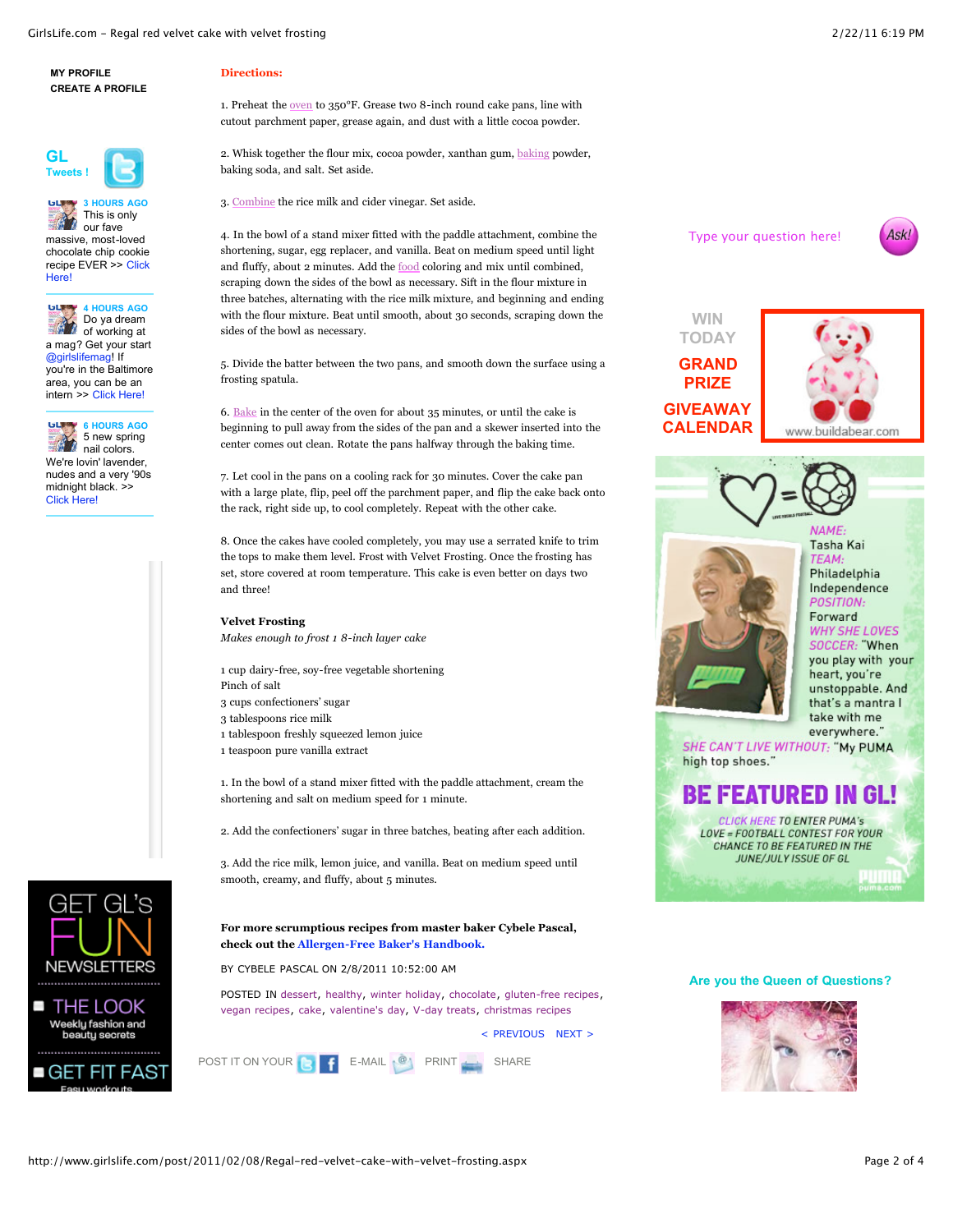

**sponsored links**

▅

#### **[Celebrate with](http://googleads.g.doubleclick.net/aclk?sa=L&ai=BOfsIkW5kTZSDJYOajQTV752qC_ao0-oB3pLKthrAjbcB0MtpEAEYASDnxukHKAU4AFCFu-WA-_____8BYMm-g4fIo5AZsgERd3d3LmdpcmxzbGlmZS5jb226AQoxNjB4NjAwX2FzyAEB2gFYaHR0cDovL3d3dy5naXJsc2xpZmUuY29tL3Bvc3QvMjAxMS8wMi8wOC9SZWdhbC1yZWQtdmVsdmV0LWNha2Utd2l0aC12ZWx2ZXQtZnJvc3RpbmcuYXNweIACAcgCpt6FE6gDAcgDF-gDiwfoA3r1AwAAAMQ&num=1&sig=AGiWqtzkLGbmTvHGynx_DlqAttmez_zGUA&client=ca-pub-6157011787518638&adurl=http://www.facebook.com/covergirl%3Fv%3Dapp_160134610689223) CoverGirl®**

Get a Chance to Win Special Prizes With Taylor or Drew When You Join! facebook.com/my-covergirl

#### **[Magazine Award](http://googleads.g.doubleclick.net/aclk?sa=L&ai=BOzkekW5kTZSDJYOajQTV752qC_2Cjf4Bra-ojiDAjbcB0OE4EAIYAiDnxukHKAU4AFDc_63OB2DJvoOHyKOQGbIBEXd3dy5naXJsc2xpZmUuY29tugEKMTYweDYwMF9hc8gBAdoBWGh0dHA6Ly93d3cuZ2lybHNsaWZlLmNvbS9wb3N0LzIwMTEvMDIvMDgvUmVnYWwtcmVkLXZlbHZldC1jYWtlLXdpdGgtdmVsdmV0LWZyb3N0aW5nLmFzcHioAwHIAxfoA4sH6AN69QMAAADE&num=2&sig=AGiWqtwVS7f3VHT_HH0qmWG2aXtcBARyKw&client=ca-pub-6157011787518638&adurl=http://www.magnumopusawards.com/)**

The Magnum Opus Magazine Awards. Get The Recognition You Deserve! MagnumOpusAwards.com

## **[SPLENDA® Recipes](http://googleads.g.doubleclick.net/aclk?sa=l&ai=BJf64kW5kTZSDJYOajQTV752qC-2i3O0B9dXB9hTAjbcBkNYnEAMYAyDnxukHKAU4AFCJ_YevAWDJvoOHyKOQGaAB0d7n8AOyARF3d3cuZ2lybHNsaWZlLmNvbboBCjE2MHg2MDBfYXPIAQHaAVhodHRwOi8vd3d3LmdpcmxzbGlmZS5jb20vcG9zdC8yMDExLzAyLzA4L1JlZ2FsLXJlZC12ZWx2ZXQtY2FrZS13aXRoLXZlbHZldC1mcm9zdGluZy5hc3B4yALNz7kXqAMByAMX6AOLB-gDevUDAAAAxA&num=3&sig=AGiWqtwIPVSruasvUD3tZw8qP7WWh7Jkpw&client=ca-pub-6157011787518638&adurl=http://clickserve.us2.dartsearch.net/link/click%3Flid%3D43000000094767418%26ds_s_kwgid%3D58000000001148667%26ds_e_adid%3D5517291293%26ds_e_matchtype%3Dcontent%26ds_url_v%3D2)**

Splenda.com - Find Hundreds of Great Sugar-Free Recipes. www.Splenda.Tastebook.com

### **[Girls' Clothing](http://googleads.g.doubleclick.net/aclk?sa=l&ai=BaEiskW5kTZSDJYOajQTV752qC62q3O0B7bD3uBbAjbcBkMcsEAQYBCDnxukHKAU4AFC-i9nB_f____8BYMm-g4fIo5AZoAGr8vn4A7IBEXd3dy5naXJsc2xpZmUuY29tugEKMTYweDYwMF9hc8gBAdoBWGh0dHA6Ly93d3cuZ2lybHNsaWZlLmNvbS9wb3N0LzIwMTEvMDIvMDgvUmVnYWwtcmVkLXZlbHZldC1jYWtlLXdpdGgtdmVsdmV0LWZyb3N0aW5nLmFzcHiAAgGoAwHIAxfoA4sH6AN69QMAAADE&num=4&sig=AGiWqtyTfBTW5hCgAk8fkVfpyxbRp5mfNA&client=ca-pub-6157011787518638&adurl=http://www.teacollection.com/baby-clothes/view-all)**

**Boutique** Find Chic Designer Girls' Clothes @ Tea Collection Online or in Stores! TeaCollection.com

#### **[Birthday Gifts for](http://googleads.g.doubleclick.net/aclk?sa=l&ai=BCV7IkW5kTZSDJYOajQTV752qC-ikooQBmOTSqRfAjbcBwO0aEAUYBSDnxukHKAU4AFD47YuA-f____8BYMm-g4fIo5AZoAHE85L-A7IBEXd3dy5naXJsc2xpZmUuY29tugEKMTYweDYwMF9hc8gBAdoBWGh0dHA6Ly93d3cuZ2lybHNsaWZlLmNvbS9wb3N0LzIwMTEvMDIvMDgvUmVnYWwtcmVkLXZlbHZldC1jYWtlLXdpdGgtdmVsdmV0LWZyb3N0aW5nLmFzcHiAAgHIAqi8khmoAwHIAxfoA4sH6AN69QMAAADE&num=5&sig=AGiWqtxnhFyZCk9vfZnhBmgNFOleW8w49A&client=ca-pub-6157011787518638&adurl=http://www.gifts.com/birthday/girl/NwxuJr%3Fsid%3Dgoogle:CNT_BDY_People%2520-%2520Girl_www.girlslife.com:P) Girls**

Great gifts for girls of all ages. See our top gift picks for girls. www.Gifts.com



DELISH! now i wana try this [recipe!](http://www.girlslife.com/post/2011/02/08/Regal-red-velvet-cake-with-velvet-frosting.aspx#)!! by [DanceFreak99](http://www.girlslife.com/ViewProfile.aspx?u=DanceFreak99) on 2/13/2011 4:39:27 PM

by [Hannah.Lynn](http://www.girlslife.com/ViewProfile.aspx?u=Hannah.Lynn) on 2/8/2011 10:48:04 PM

NOM NOM NOM(:

SORT: [OLDEST FIRST](http://www.girlslife.com/post/2011/02/08/Regal-red-velvet-cake-with-velvet-frosting.aspx?cp=1&s=o) | **NEWEST FIRST**



and this is actually a HEALTHIER version!!!!!! mmmmmm Friday i had a red velvet cupcake, a girl brot homeade ones for her bday, they wer



[report](http://www.girlslife.com/post/2011/02/08/Regal-red-velvet-cake-with-velvet-frosting.aspx) i just had a red velvet cupcake from cloud nine and i am in LOVE with red velvet now! It looks beautiful and tastes amazing! With cream cheese icing, it's to die for  $\bigcirc$ by [musicluva246](http://www.girlslife.com/ViewProfile.aspx?u=musicluva246) on 2/8/2011 8:20:19 PM

**[1](http://www.girlslife.com/post/2011/02/08/Regal-red-velvet-cake-with-velvet-frosting.aspx?cp=1#comments)** [2](http://www.girlslife.com/post/2011/02/08/Regal-red-velvet-cake-with-velvet-frosting.aspx?cp=2#comments) [3](http://www.girlslife.com/post/2011/02/08/Regal-red-velvet-cake-with-velvet-frosting.aspx?cp=3#comments) **[Next](http://www.girlslife.com/post/2011/02/08/Regal-red-velvet-cake-with-velvet-frosting.aspx?cp=2#comments) [Show All](http://www.girlslife.com/post/2011/02/08/Regal-red-velvet-cake-with-velvet-frosting.aspx?cp=all#comments)**





Join our Q & A sesh with author Julie Kagawa for a chance to win her new novel, *The Iron Queen.* **[CLICK HERE](http://www.girlslife.com/post/2011/02/15/GLs-Queen-of-Questions-with-top-author-Julie-Kagawa.aspx)** to post your questions now

## **Be a Quiz Queen!**

[What's your love resolution?](http://www.girlslife.com/quiz/2010/12/24/whats-your-love-resolution.aspx) [Can you crack the crush code?](http://www.girlslife.com/quiz/2010/04/05/Cracking-the-Crush-Code.aspx) [What's your friendship personality?](http://www.girlslife.com/quiz/2010/02/28/whats-your-friendship-groove.aspx) [Are you dateable?](http://www.girlslife.com/quiz/2010/01/27/are-you-dateable.aspx) [Are you addicted to gossip?](http://www.girlslife.com/quiz/2009/11/15/quiz-do-you-gossip.aspx) [Could you be Justin's girlfriend?](http://www.girlslife.com/quiz/2011/02/14/could-you-be-justins-girlfriend.aspx) [What's your crush-snagging strategy?](http://www.girlslife.com/quiz/2011/01/28/crush-snagging-strategy.aspx)

**sponsored links**

[report](http://www.girlslife.com/post/2011/02/08/Regal-red-velvet-cake-with-velvet-frosting.aspx)

**10 Comments | [Add Yours](http://www.girlslife.com/post/2011/02/08/Regal-red-velvet-cake-with-velvet-frosting.aspx#add)**

[report](http://www.girlslife.com/post/2011/02/08/Regal-red-velvet-cake-with-velvet-frosting.aspx)

#### **[Laptops Sold for \\$33.33](http://googleads.g.doubleclick.net/aclk?sa=l&ai=BPORBkW5kTcngI5najQTfwdnIAoSyk-AB3PiC4BX057_qMaDvDxABGAEg58bpBzgAUOmWqrf4_____wFgyb6Dh8ijkBmgAb6xousDsgERd3d3LmdpcmxzbGlmZS5jb226AQozMDB4MjUwX2FzyAEB2gFYaHR0cDovL3d3dy5naXJsc2xpZmUuY29tL3Bvc3QvMjAxMS8wMi8wOC9SZWdhbC1yZWQtdmVsdmV0LWNha2Utd2l0aC12ZWx2ZXQtZnJvc3RpbmcuYXNweOABAvgBAYACAcACAcgCzLS8F6gDAcgDF-gDiwfoA3r1AwAAAMQ&num=1&sig=AGiWqtwVUyowpvIw8nRAxnKMKaObZSIgSA&client=ca-pub-6157011787518638&adurl=http://track.quibids.com/tracking202/redirect/dl.php%3Ft202id%3D31561%26t202kw%3D)** Today Only: All HP Laptops are Sold for up to 98% Off. Buy Yours Today! QuiBids.com